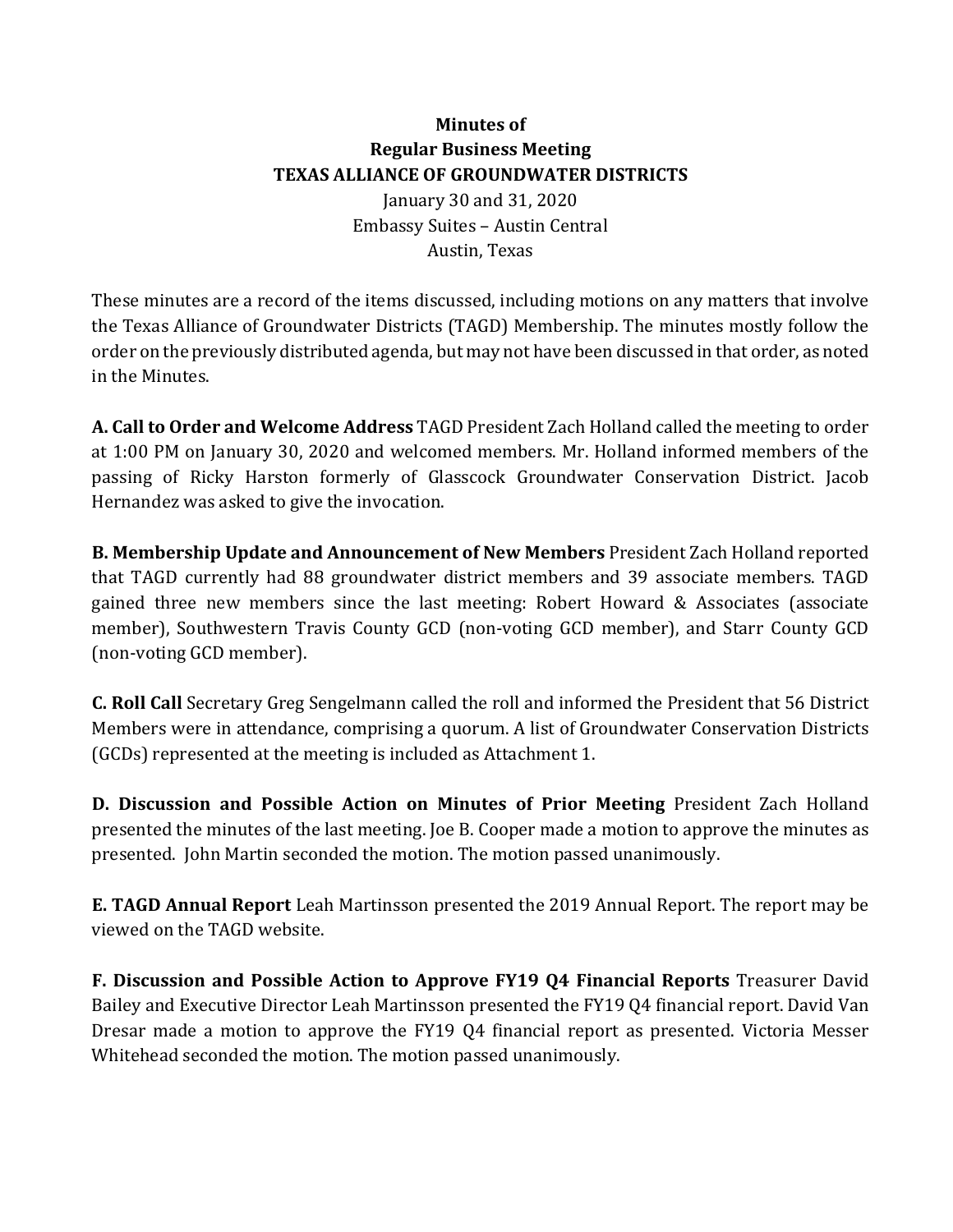**G. Discussion and Possible Action to Approve FY20 Q1 Financial Reports** Treasurer David Bailey and Executive Director Leah Martinsson presented the FY20 Q1 financial report. Alan Day made a motion to approve the FY20 01 financial report as presented. Gary Westbrook seconded the motion. The motion passed unanimously.

**H. Discussion and Possible Action on TAGD Employment Policy Amendments** President Zach Holland described proposed changes to the TAGD employment policy, recommended by the Executive Committee. Bob Patterson made a motion to approve the amendments to the Employment Policy as presented. Andy Garza seconded the motion. The motion passed unanimously.

**I. Discussion and Possible Action on TAGD Financial Policy Amendments** Treasurer David Bailey described proposed changes to the TAGD financial policy, recommended by the Finance & Budget Committee. Janet Guthrie made a motion to approve the amendments to the Financial Policy as presented. Mike McGuire seconded the motion. The motion passed unanimously.

**J. Speaker Series - Joint Planning and DFCs** Executive Director Leah Martinsson introduced the speakers invited for the afternoon Speaker Series. The following presentations were provided:

- 1. **Overview on the Joint Planning Process** Velma Danielson
- 2. **TWDB Perspective on Administrative Considerations** Larry French
- **3. To Update or Not to Update? Modeling DFCs** James Beach and Bill Hutchison
- 4. **Keeping Tabs: DFC Monitoring and Compliance** Amy Bush and Wade Oliver
- 5. Above & Beyond: Opportunities in the Joint Planning Process & Explanatory Report Alan Day, Kristen Fancher, and Doug Shaw
- 6. **Post Oak Savannah GCD/TWRI/Texas A&M AgriLife Cooperative Efforts in Education** Gary Westbrook

**K. Honorary Membership** President Zach Holland informed the membership that Jim Conkwright had been nominated for a TAGD Honorary Membership. Gary Westbrook made a motion to approve the Honorary Membership. C.E. Williams seconded the motion. The motion passed unanimously and C.E. Williams presented Jim Conkwright with his honorary membership certificate.

President Zach Holland recessed the meeting at 5:25 PM for the evening and invited members to the TAGD reception.

President Zach Holland reconvened the meeting at 8:30 AM on January 31, 2020.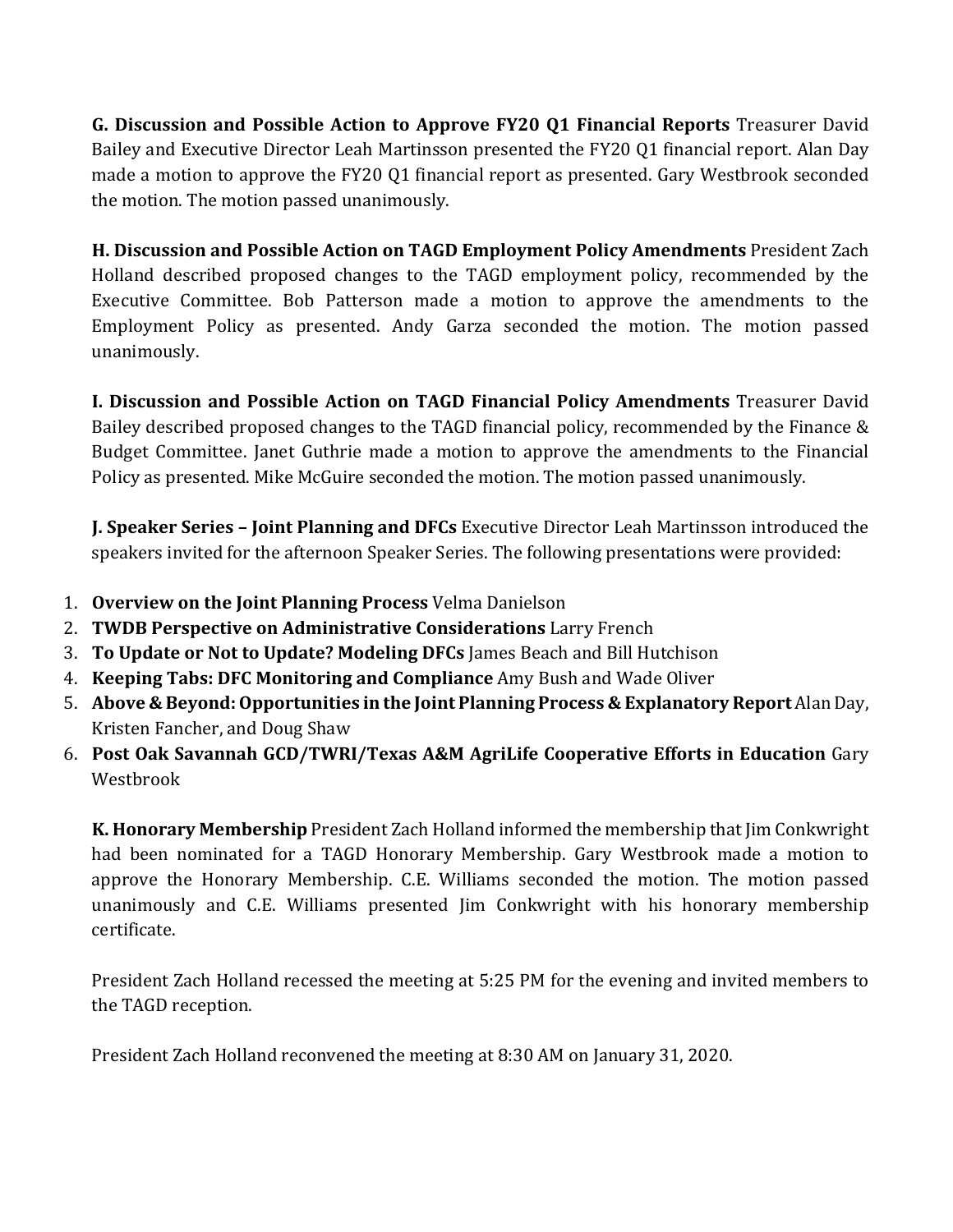**K. Speaker Series - Agency Updates** Executive Director Leah Martinsson introduced the speakers invited for the morning Speaker Series. Agency updates were provided by Abiy Berehe (TCEQ) and Natalie Ballew (TWDB). Steven Wallander from USDA Economic Research Service presented information about the upcoming survey of irrigation organizations.

**L. Officer and Committee Updates** President Zach Holland asked for Officer and Committee reports:

- 1. Executive Director Leah Martinsson provided a report on TAGD's activities and operations.
- 2. Executive Committee Zach Holland provided a report on the Executive Committee's activities.
- 3. Legislative Committee Amber Blount provided a report on the Legislative Committee's activities.
- 4. Bylaws Committee Andy Garza reported no updates at this time.
- 5. Information & Education Committee Greg Sengelmann and Julia Stanford gave a report on the Information & Education Committee's activities.
- 6. Finance Committee David Bailey provided a report on the Finance Committee's activities.
- 7. Texas Groundwater Protection Committee David Van Dresar gave an update on the Texas Groundwater Protection Committee's activities.

**J. Member and GMA Reports** President Zach Holland invited members to provide updates. Each GMA was given the opportunity to provide updates on the status of their Groundwater Management Area, including progress on their Desired Future Conditions (DFCs), model updates, and future meeting dates.

**L. Other TAGD Business** President Zach Holland asked members if there was any other TAGD business to discuss. Jason Coleman made a suggestion to see if there was any interest in holding TAGD business meetings in locations other than Austin. Gary Westbrook welcomed all new members and associates to TAGD.

**M. Adjournment** President Zach Holland adjourned the meeting at 10:11 AM.

Prepared and submitted by Leah Martinsson, Executive Director, and Greg Sengelmann, Secretary.

\_\_\_\_\_\_\_\_\_\_\_\_\_\_\_\_\_\_\_\_\_\_\_\_\_\_\_\_\_\_\_\_\_\_ \_\_\_\_\_\_\_\_\_\_\_\_\_\_\_\_\_\_\_\_\_\_\_\_\_\_\_\_\_\_\_\_\_

Approved by the Members on \_\_\_\_\_\_\_\_\_\_\_\_\_\_\_\_\_\_\_\_\_\_\_\_\_\_\_\_\_\_\_\_\_\_\_\_\_\_\_\_, 2020.

Zach Holland, President Greg Sengelmann, Secretary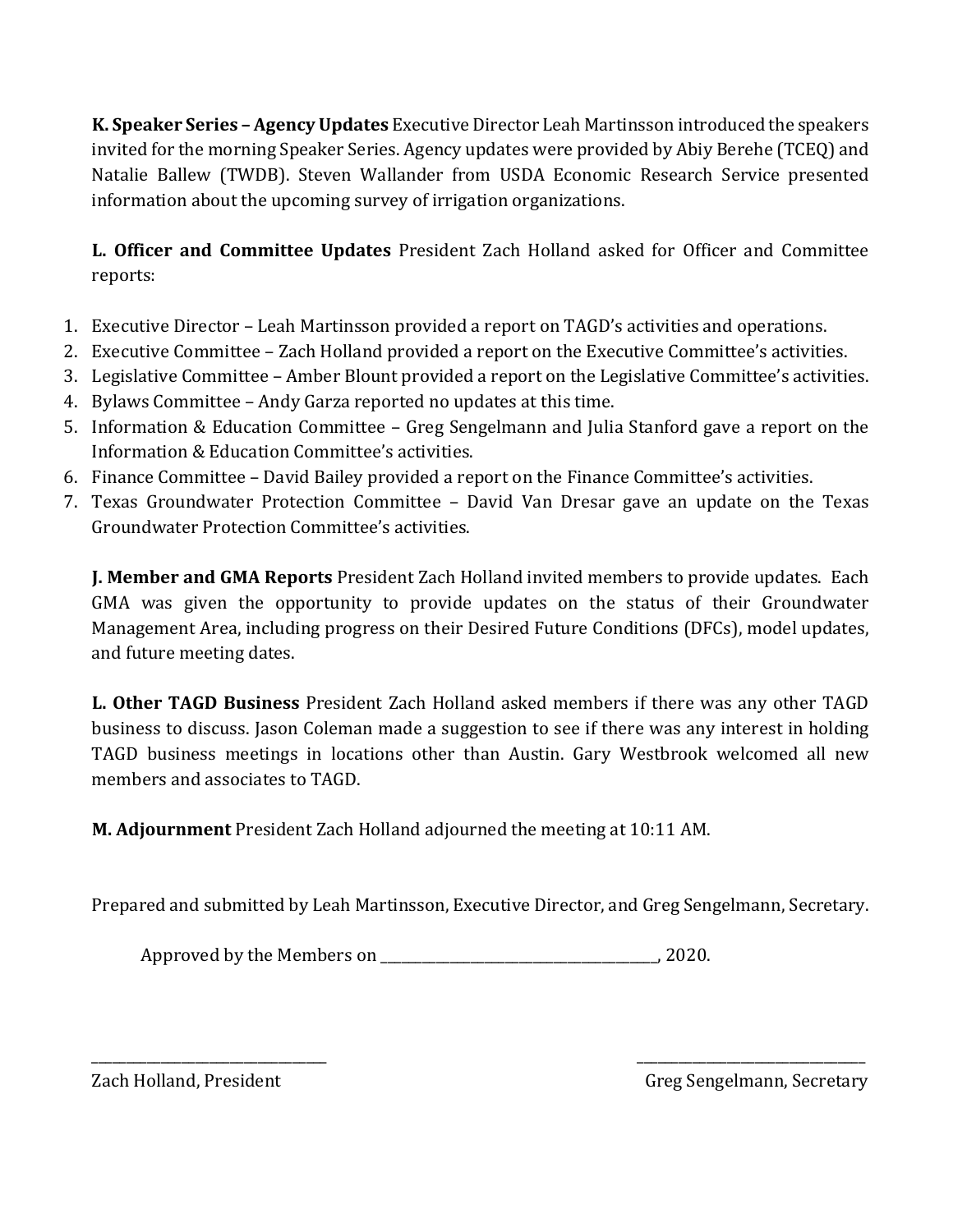## Attachment 1

Voting GCD Members Present at January 2020 TAGD Business Meeting

- 1 Bandera Co. River Authority and Groundwater District
- 2 Barton Springs Edwards Aquifer Conservation District
- 3 Bluebonnet Groundwater Conservation District
- 4 Brazoria County Groundwater Conservation District
- 5 Brazos Valley Groundwater Conservation District
- 6 Brush Country Groundwater Conservation District
- 7 Central Texas Groundwater Conservation District
- 8 Clearwater Underground Water Conservation District
- 9 Coastal Bend Groundwater Conservation District
- 10 Coastal Plains Groundwater Conservation District
- 11 Coke County Underground Water Conservation District
- 12 Cow Creek Groundwater Conservation District
- 13 Crockett County Groundwater Conservation District
- 14 Duval County Groundwater Conservation District
- 15 Fayette County Groundwater Conservation District (entered after roll call)
- 16 Gateway Groundwater Conservation District
- 17 Gonzales County Underground Water Conservation District
- 18 Guadalupe County Groundwater Conservation District
- 19 Hays Trinity Groundwater Conservation District
- 20 Hemphill County Underground Water Conservation District
- 21 High Plains Underground Water Conservation District No. 1
- 22 Irion County Water Conservation District
- 23 **Jeff Davis County Underground Water Conservation District**
- 24 Kenedy County Groundwater Conservation District
- 25 Kimble County Groundwater Conservation District
- 26 Lipan-Kickapoo Water Conservation District
- 27 Llano Estacado Underground Water Conservation District
- 28 Menard County Underground Water District
- 29 Mesa Underground Water Conservation District
- 30 Mesquite Groundwater Conservation District
- 31 Mid-East Texas Groundwater Conservation District
- 32 Middle Pecos Groundwater Conservation District
- 33 Middle Trinity Groundwater Conservation District
- 34 Neches and Trinity Valleys Groundwater Conservation District
- 35 North Plains Groundwater Conservation District
- 36 North Texas Groundwater Conservation District